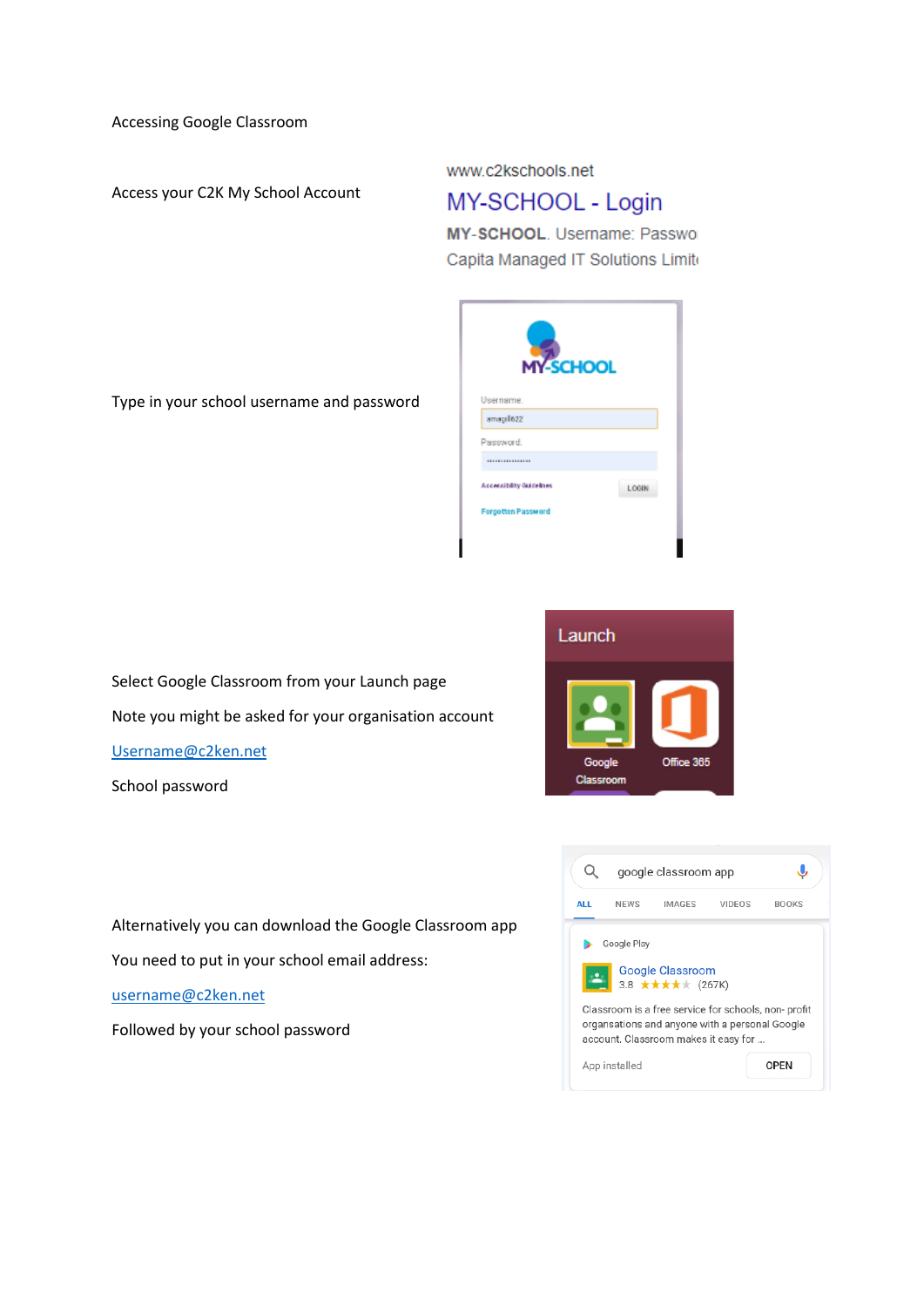#### Your classroom



Joining a classroom

Your classroom will show all the classrooms you are logged into.

To join a new classroom you will need a class code, your teacher will provide you with this code in person or as an email.

> $\mathbf{ii}$  $+$

Class code Ask your teacher for the class code, then enter it here.

Class code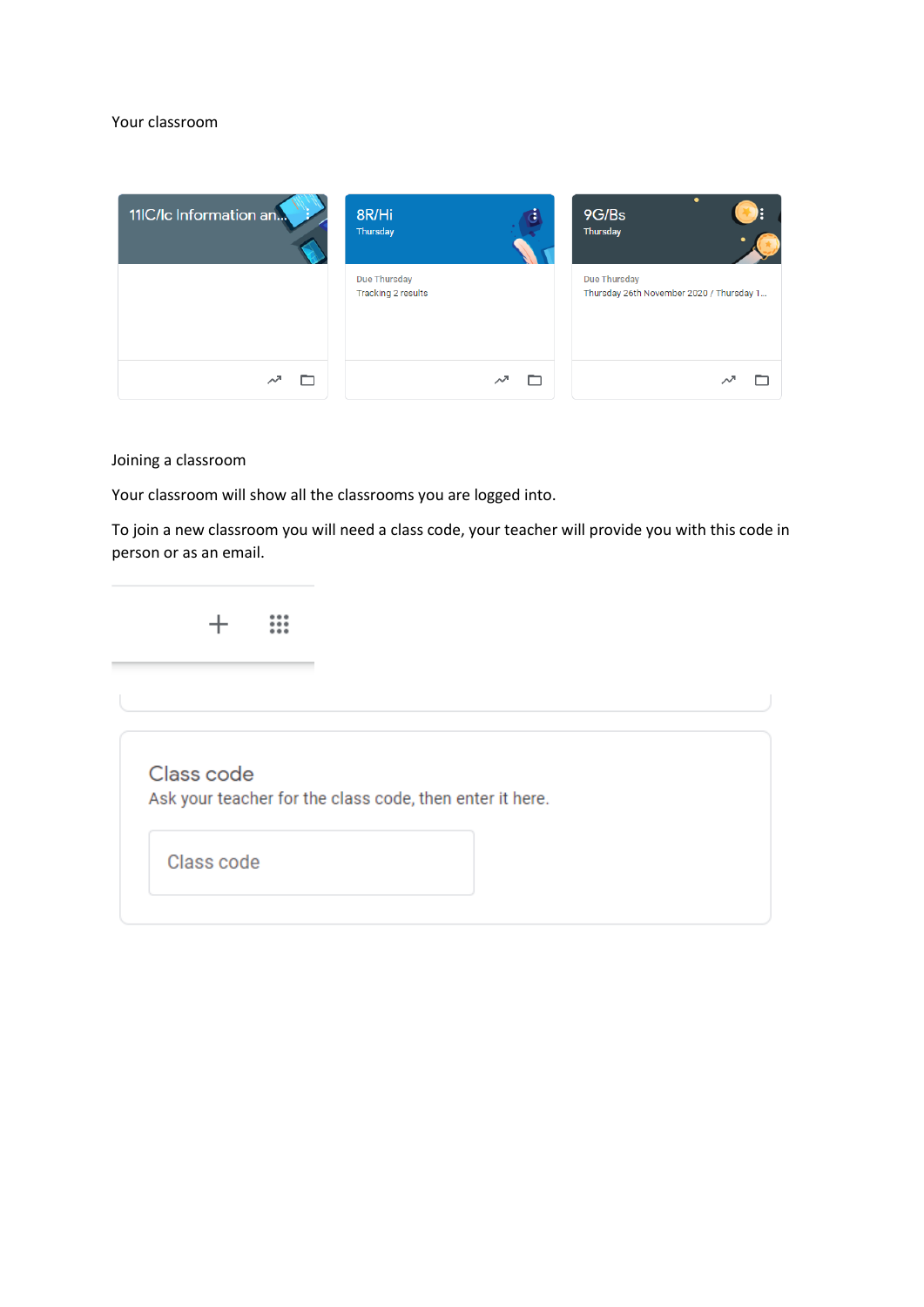#### What work is due?



Assignments due this week will be listed in the class icon. For example this class have an assignment due on Friday.

To see further details about your class click on the classroom.

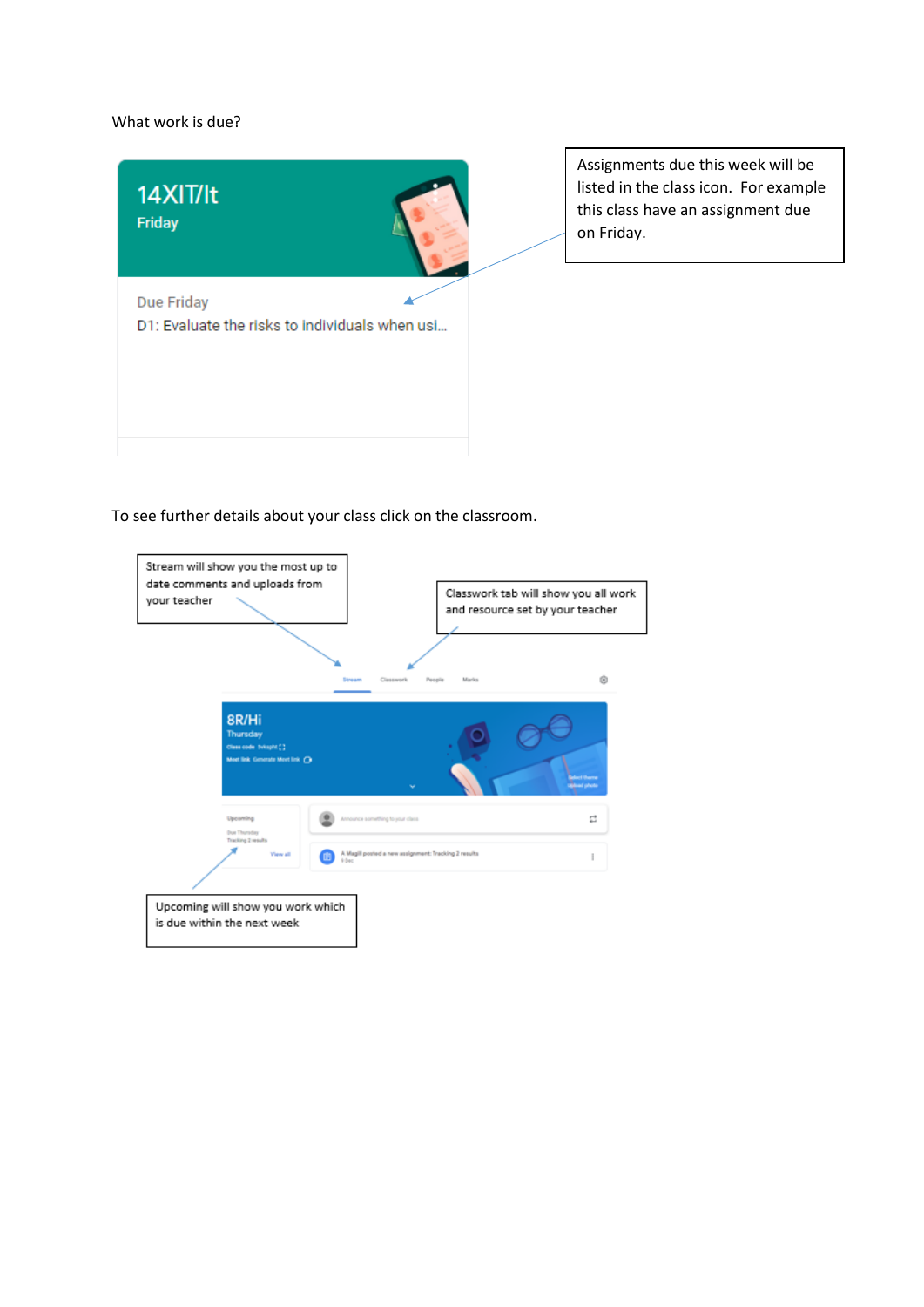The classwork tab

Click on the classwork tab

# **What is History**



Handing in work

On the right side of the screen you will see the option to add or create

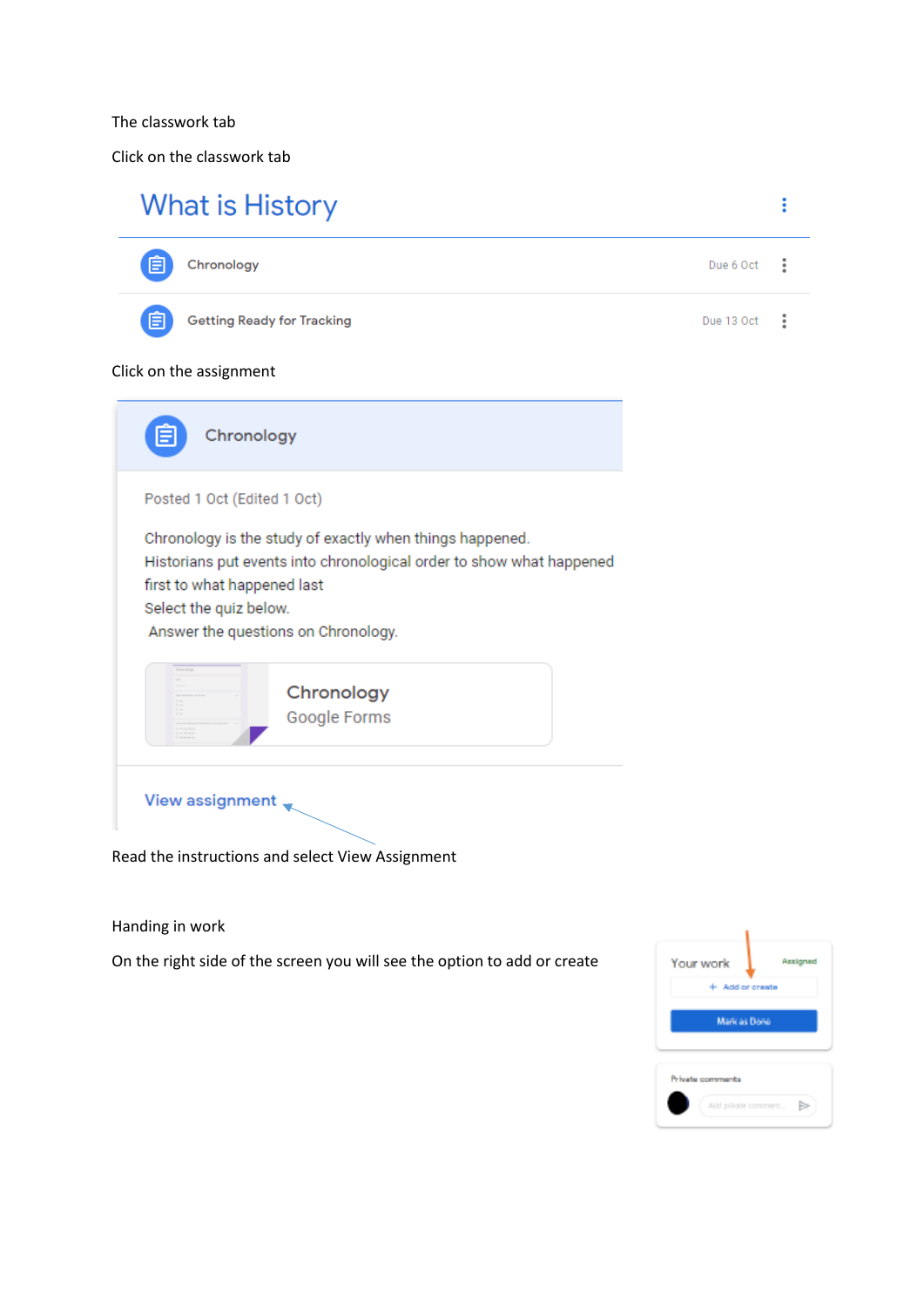

To insert your file click upload from the options and the select files

| Insert files using Google Drive |        |                 |         |                                        |  |  |
|---------------------------------|--------|-----------------|---------|----------------------------------------|--|--|
| Recent                          | Upload | My Google Drive | Starred |                                        |  |  |
|                                 |        |                 |         |                                        |  |  |
|                                 |        |                 |         |                                        |  |  |
|                                 |        |                 |         | Drag files here                        |  |  |
|                                 |        |                 |         | $-10 -$<br>Belezz Mex from your divise |  |  |
|                                 |        |                 |         |                                        |  |  |
|                                 |        |                 |         |                                        |  |  |
|                                 |        |                 |         |                                        |  |  |
|                                 |        |                 |         |                                        |  |  |
|                                 |        |                 |         |                                        |  |  |

Locate the file you wish to upload and select open.

| Recent         | Upload My Google Drive Starred    |  |
|----------------|-----------------------------------|--|
|                | 20190909091608Capture.jpg 224.35K |  |
| Add more files |                                   |  |
|                |                                   |  |
|                |                                   |  |
|                |                                   |  |
|                |                                   |  |
|                |                                   |  |
|                |                                   |  |
|                |                                   |  |
|                |                                   |  |
|                |                                   |  |
|                |                                   |  |
|                |                                   |  |
|                |                                   |  |

When you have uploaded everything you need to click upload.